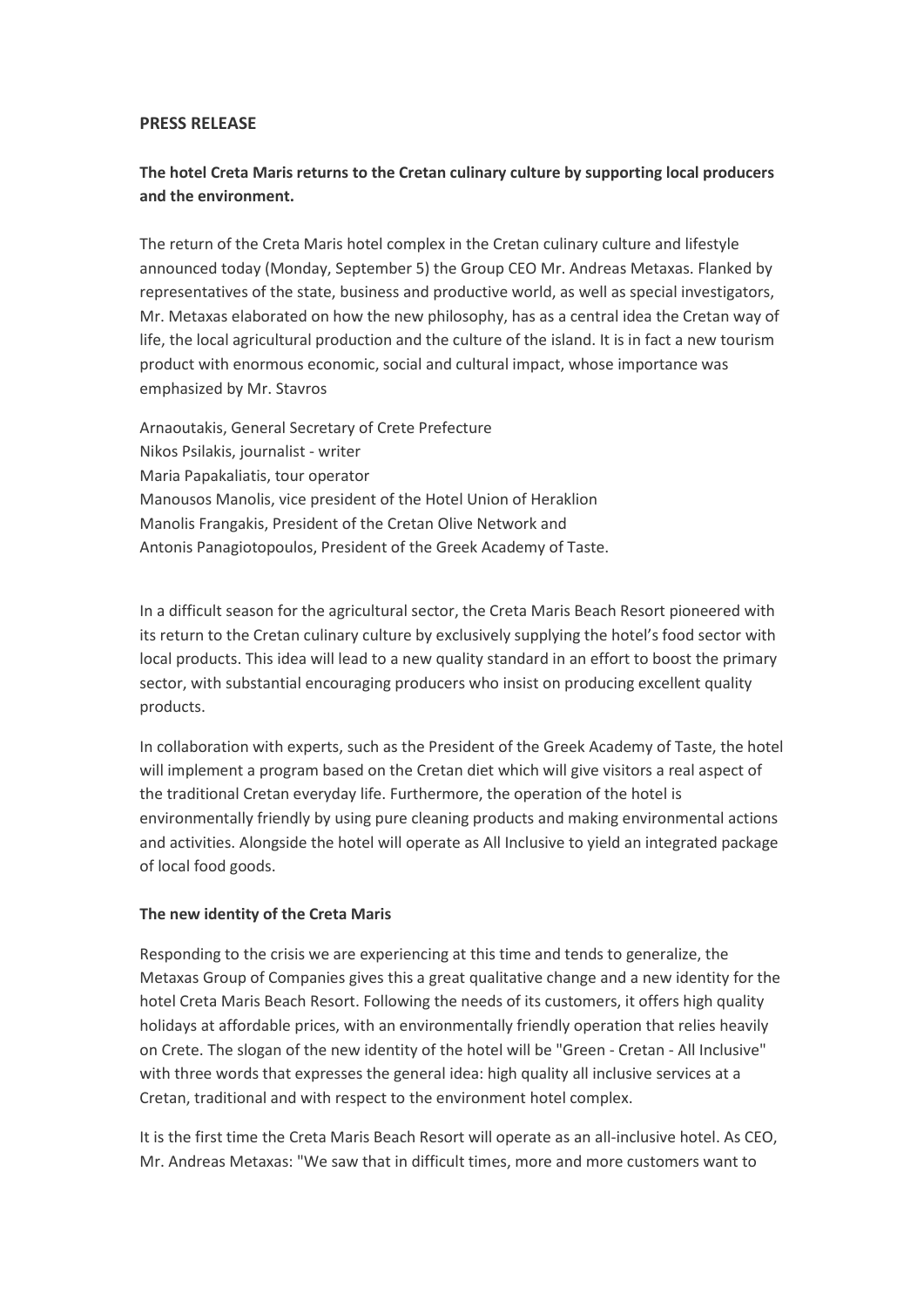plan and control their total expenditures on vacation. Therefore, the all-inclusive is an idea that is gaining ground internationally. "

On the other hand, all inclusive receives strong criticism because it alienates the tourist destination of the holiday. "So we will bring Crete within Creta Maris», says Mr. Metaxas. What differentiates the Creta Maris Beach Resort from the usual All Inclusive Hotels is the triptych "environment - Crete - one affordable price." The combination of these three factors is followed for the first time as a basic concept of operation and marketing. The main objective is the visitor who decides to spend his vacation in Crete, to live a complete experience related to nutrition, culture and roots of where he came. "We want visitors to come across things that would be encountered in a Cretan village, from the dietary habits of Cretans, their dances, the sudden feasts and serenades, anecdotes and stories told around the table!". The complex, beyond the excellent quality of food and services, will have a strong entertainment team which will organize events in many places around the hotel in a daily basis.

The architecture of Creta Maris Beach Resort contributes substantially to experience the local style of leaving: a small village with quaint twisting paths, small piazzas filled with the scents and colours of a wide variety of trees and flowers, is a unique combination of tradition and luxury. A small Crete Island, arranged amphitheatrically along the rich, golden sand beach of a picturesque bay with crystal clear waters of the Cretan Sea.

The Creta Maris Beach Resort (previously named Creta Maris Convention & Golf Resort) with the new season will have a capacity of 675 rooms, suites and bungalows, 6 restaurants, 7 bars, 7 swimming pools, gym, spa and a great variety of of outdoor and indoor activities.

### **The gastronomic reversal**

The new gastronomic identity of Creta Maris Beach Resort is a complete reversal from the general hotel standards and the «international» hotel kitchen that most hotels provide. The hotel will completely connect its culinary program with the products of Crete and the Cretan culinary culture.

In a property with two main restaurants and four a la carte, a daily program will be presented that offers visitors a choice between two different culinary Cretan menus, selected dishes from two "hosted" Greek regions and two regions of the world, mainly in the Mediterranean. The history, folklore and culinary identity will be unveiled to the guests as a play presented in the theater program.

At noon the restaurants will appear as a festival revolving street kitchen and snacks, and at the evening one restaurant will offer pure Cretan cuisine, the second one will offer half pure Italian cuisine and the third will offer an experience of different seasons or areas, such as kitchen of classical Greek, Byzantine cuisine, cuisine of Pontus, kitchen of the City and others combined with thematic events.